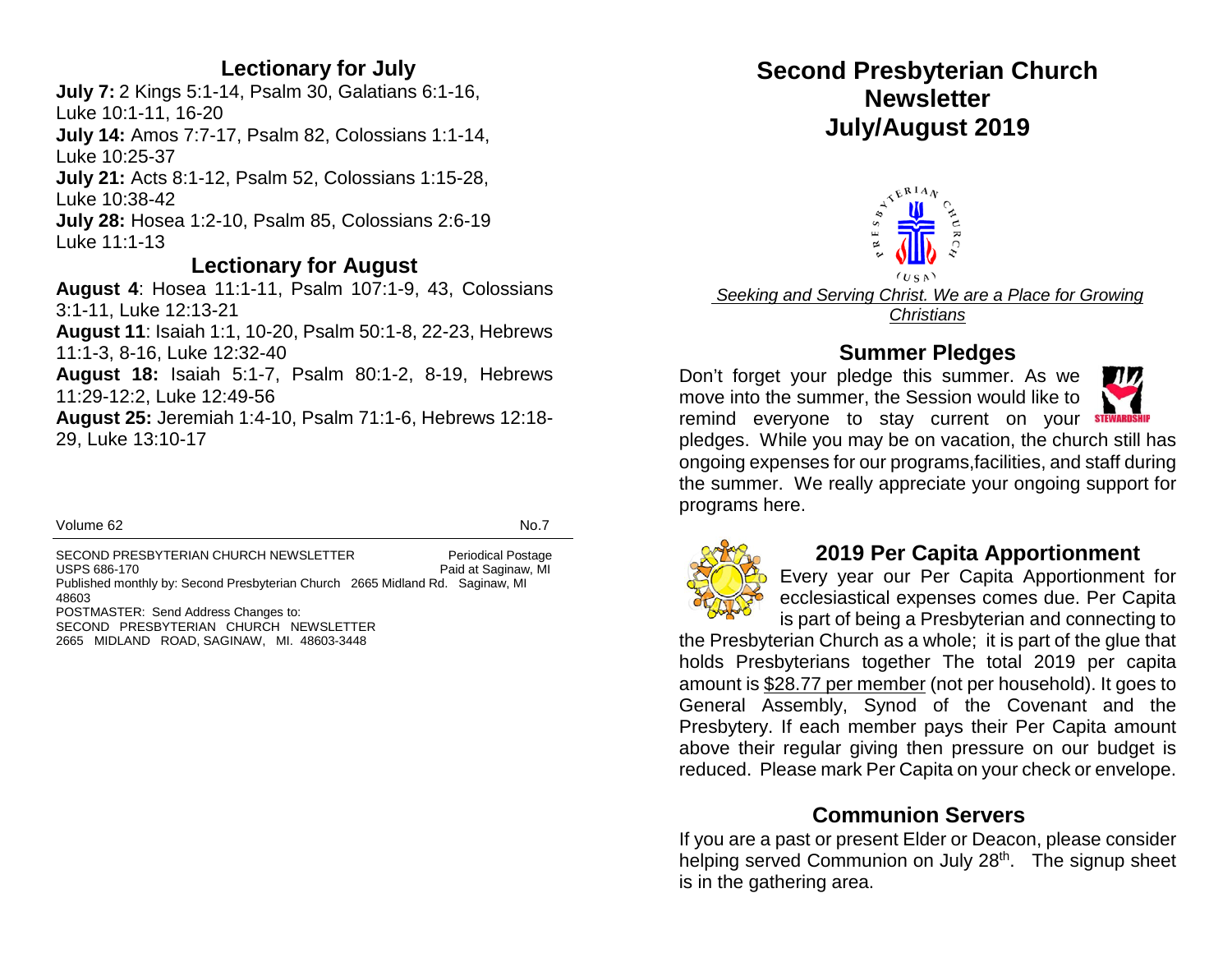**Please keep these** folks in your prayers:<br>Winnie Bingham<br>Vera Dice Winnie Bingham Mary Turner Sam Egbert Ed Dewyse Alice Briggs Stephanie Bennett Lorena Johnson

**Our prayers** and condolences go out to Suzy Greene, Trish and Jim Neumann at the death of Suzy's husband and Trish's father, Wally Greene.

#### **SCRIP**

Consider gift cards for your everyday needs like, gas or groceries, or for Birthdays, Anniversaries or Graduations. The next order will be placed **Thursday, August 1st**. We have the following gift cards in the office available today:

| Applebee's \$25           | <b>Goodrich Theater \$10</b> |
|---------------------------|------------------------------|
| Meijer \$25               | <b>Olive Garden \$25</b>     |
| <b>Speedway \$25/\$50</b> | Taco Bell \$10               |
| TJ Maxx \$25              |                              |

#### **PYG Events**

We are looking to plan some summer events so watch your bulletins and email inboxes for information on upcoming events!!

#### **REACH News**

Holly Houck, one of our past PYG members, is spending her summer working for REACH Mission Trips. She will be at the following locations for the dates listed. She would truly enjoy notes, cards, letters or care packages from our congregation while she is there! Please feel free to send something her way!

#### **June 23-June 29 July 7-July 20**

Holly Houck<br>C/o Reach Mission Trips<br>C/o Reach Mission Trips<br>C/o Reach Mission Trips C/o Reach Mission Trips<br>Tuslaw High School 1847 Manchester Ave NW 3350 Teays Valley Rd. Massillon, OH 44647 Hurricane, WV 25526

Hurricane High School

# **REACH Mission Trip Address**

Our Youth will be attending the REACH Mission Trip this summer in Hurricane, WV from Sunday, July 7<sup>th</sup> through Saturday, July 13<sup>th</sup>. Although our Youth and everyone at the camp would appreciate lots of prayers all week long, our congregation's "designated" day of prayer is Sunday, July 7<sup>th</sup>. Also, if you would like to send any correspondence (notes, letters, candy, etc.) to our youth while they are there, the address is:

Youth Name (Second Presbyterian Church) C/o Reach Mission Trips Hurricane High School 3350 Teays Valley Road Hurricane, WV 25526

### **Thanks to All Involved with VBS**

**God is Good!** Thank you all for your time and support that made "**ROAR"** a huge success! We are very blessed with great talent and generosity at Second Presbyterian Church! Thank you, thank you, and thank you!



#### **Sunday School Workshops**

**Sunday Sunday school will be starting up in**<br> **Workshop** September, so it's time to start thinking about September, so it's time to start thinking about being a workshop leader for our 2019-2020 Sunday school year! Our theme this year is,

"The Messiah". From the time of the early prophets, the people of Israel placed their hope on the arrival of a deliverer that would bring salvation from earthly oppression.

#### **Summer Signup Sheets**

Sign up in the gathering area to be a summer liturgist, greeter or usher. Please see where you can help out on Sunday mornings during the summer.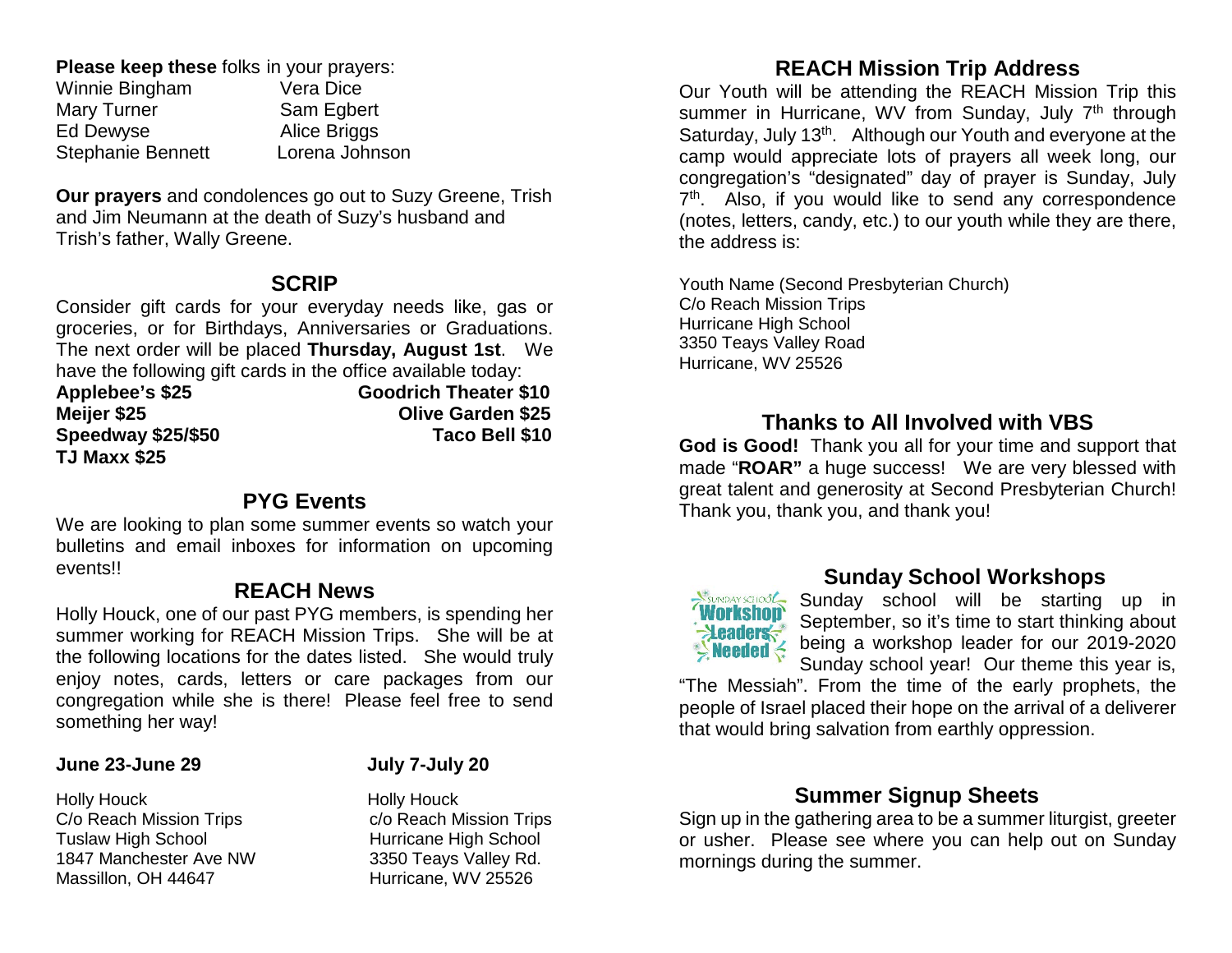# Mission Update



During the month of May, we collected items for the Forgotten Man Ministries. Our contribution included (56) T-shirts, (22) boxer shorts, (68) pair of white cotton socks,

and (100) "Free on the Inside" large print Bibles.

We have also delivered the large amount of non-perishable food from the F.I.S.H collection to the First Presbyterian Food pantry. Thank you for all your generosity!

### Mission highlights **"Go also the second mile" Matthew 5:41**

Second mile giving is an opportunity to contribute to a mission of the church in a specific way. Every month we have opportunities to provide assistance to a variety of missions.



#### **July Mission – Treasure Audio Bibles**

World Mission is a non-profit Christian organization that supports projects to take the gospel into third-world countries. Last year, our congregation collected enough money to send the

audio Bibles in the Hausa language to our Mission partners in Niger, Michael and Rachael Ludwig. Return your filled coin boxes to the office by July 29<sup>th</sup>. Please make sure you include your name on a slip of paper in the box so we can mark it as returned. Together, we can take the Gospel where it has never gone before!



**July/August Mission** - **School supplies** for Arthur Eddy Academy and Brethren Schools will begin on July 14th and continue through the month of August. This will allow you to shop the early sales of school supplies.

# The office will be closed Thursday, July 4<sup>th</sup> in **observance of Independence Day.**

# **Tri-City Wood Carvers Show**

Come enjoy the Tri-City Wood Carvers Show and Art Sale here on Saturday, August 24<sup>th</sup>, from 10:00am to 4:00pm. This event showcases



some major woodcarving talent from near and far. Some folks from our congregation are members of the club. There are carvings and art for sale, a carving competition, door prizes and much more!



# **Bake Sale**

The women of the church will hold a bake sale during the Tri-City Woodcarver's show on August 24<sup>th</sup>. We are in need of all the talented bakers to make the sale a success! You can contribute your baked goods or help with set up, selling and/or cleanup. If you would like more information, please call Karen Schadel at 799-3062 or Ruth Anderson at 792-0372.

#### **White Elephant Sale**

Clean out your garages and closets this summer and keep in mind we'll have our annual White Elephant Sale on **Saturday, September 28**. Don't bring your items yet, but keep the date in mind.

# **Gifts Given to the Church**

Second Presbyterian Church has been the fortunate beneficiary of a generous gift. We have been given two spaces/crypts at Oakwood Church



Mausoleum in a highly desirable area of the mausoleum. These include the opening and closing costs and lettering of the crypts. We are letting our congregation members have the first opportunity to purchase them. If you are interested, please stop into the office for more details.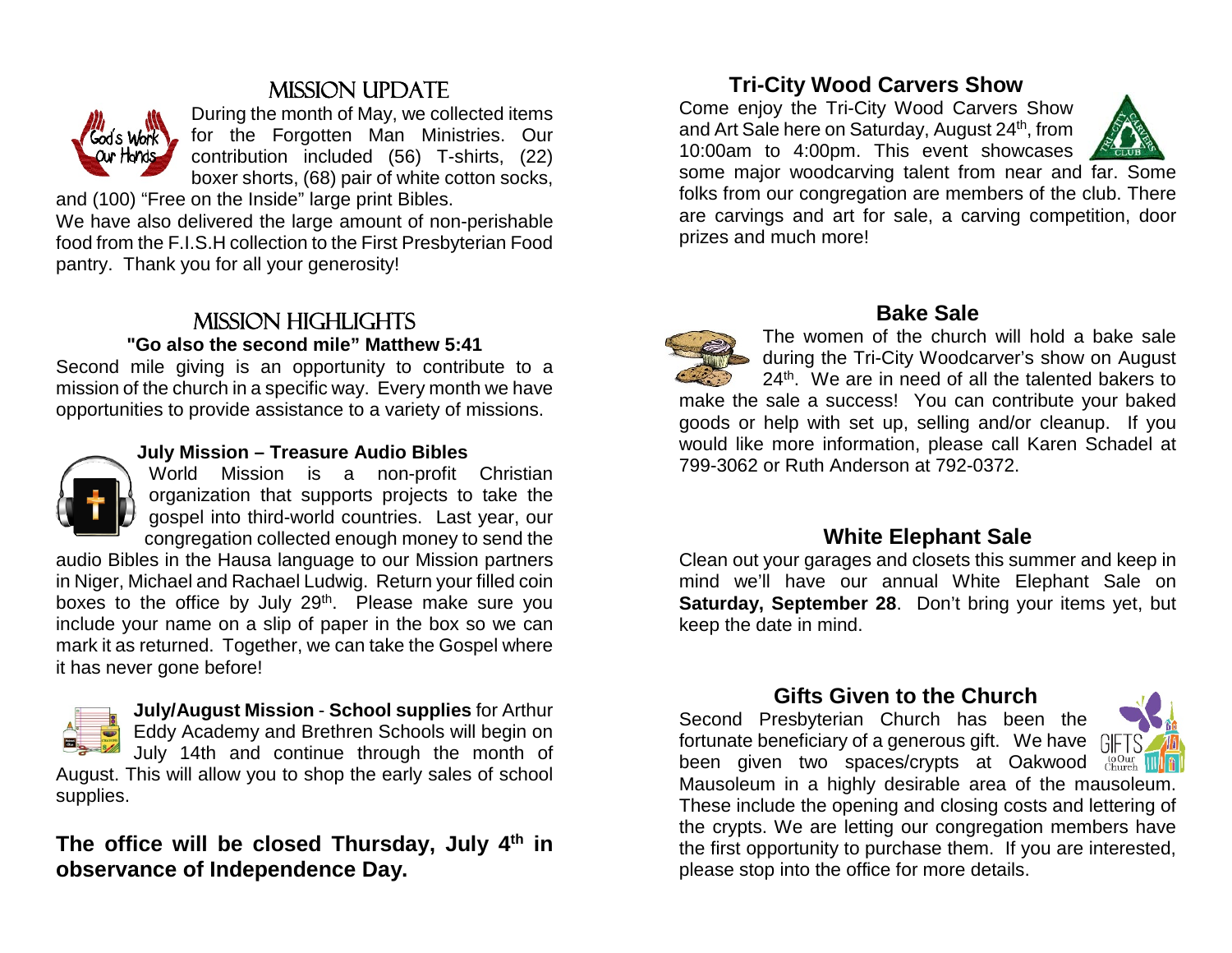# Second Presbyterian Church **赞加嗓** 2019





| Sunday                                                                 | Monday | Tuesday        | Wednesday | Thursday                                                               | Friday                   | Saturday                              |
|------------------------------------------------------------------------|--------|----------------|-----------|------------------------------------------------------------------------|--------------------------|---------------------------------------|
|                                                                        | 1      | $\overline{2}$ | 3         | $\overline{4}$                                                         | 5<br><b>WILDEPETTIES</b> | 6                                     |
| $\overline{7}$<br>9:30am<br>Worship & Nursery<br><b>REACH Workcamp</b> | 8      | 9              | 10        | 11                                                                     | 12                       | 13<br><b>REACH</b><br>workers<br>home |
| 14<br><b>REACH Sunday</b><br>9:30am<br>Worship & Nursery               | 15     | 16             | 17        | 18                                                                     | 19                       | 20                                    |
| 21<br>9:30am<br>Worship & Nursery                                      | 22     | 23             | 24        | 25                                                                     | 26                       | 27                                    |
| 28<br>Communion<br>9:30am<br>Worship & Nursery                         | 29     | 30             |           | Seeking and Serving Christ<br>We are a Place for<br>Growing Christians |                          |                                       |